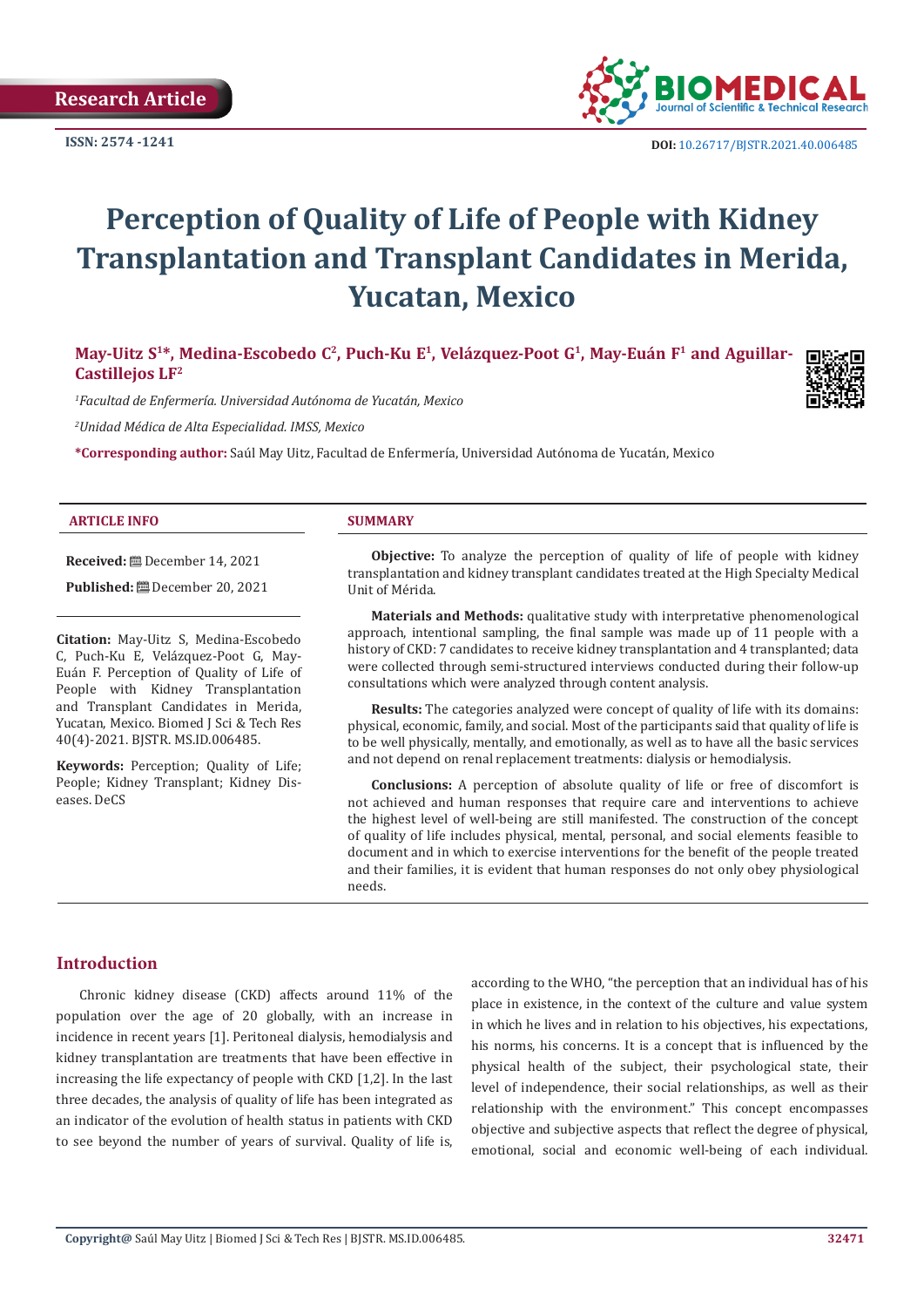The analysis of the quality of life in people with CKD allows us to understand the impact of the disease and its treatment, to know more about patients, how they evolve and how they adapt to organic alteration [3,4]. Currently, the analysis of quality of life in people with CKD seeks to generate evidence, qualitative and quantitative, to facilitate: the process of assessing human needs and the implementation of quality interventions in the care sectors [5]. In the health sciences, phenomenological research, and those with a qualitative approach in general, generate evidence that serves as a guide to practice sensitive to the realities of the people to whom care is directed, to their cultural diversity and to the contexts in which their lives unfold [6,7].

In studies related to quality of life in transplanted people and candidates for kidney transplantation, participants manifest as the main human responses: recurrent hospitalizations, uncertainty about the work situation, deterioration of body image, deterioration of sexual functionality, dependence on third parties, stress and guilt [2,8-12]. Specifically, people who are candidates for kidney transplantation manifest as the main human responses: anxiety and depression [13,14]. Transplanted individuals report acute rejections, medication side effects, and emotional instability; [12-15,16] immediately, after transplantation, they may perceive release with respect to dependence on renal replacement therapy, but as time goes by, they have to face various adaptation problems: side effects of medications, medical and social complications, among the latter the return to work, social and family life [12,16,17]. The analysis of quality of life, with its respective components and human responses in patients with a history of CKD is recent. Therefore, the needs inherent in the nursing care process may go unnoticed when directing care for people with these characteristics. Although there are numerous studies that quantitatively address health-related quality of life, [4,18,19] qualitative studies such as the present one provides particular evidence to integrate it into the holistic process of the nursing-patient relationship at different levels of care [13,20]. Therefore, the objective of this study is to analyze the perception of quality of life of people with kidney transplantation and kidney transplant candidates treated at the High Specialty Medical Unit of Mérida, to identify the related human responses through an interpretive phenomenological approach.

# **Methodology**

#### **Design**

A qualitative study was conducted with an interpretative phenomenological approach. From this design it is possible to reach the understanding of the experiences and the articulation of similarities and differences in the meanings and human experiences of people with kidney transplantation and candidates for kidney transplantation. Although it is not possible to make generalizations of the results of this study, particular data are reached with

transferability to other populations with similar characteristics [6,7,14]. This article followed the COREQ [Consolidated criteria for reporting qualitative research] criteria to enhance its quality and clarity [21].

# **Study and Sampling Population**

An intentional sampling was carried out, obtaining a final sample consisted of 11 people with a history of ERD: 7 candidates to receive kidney transplant and 4 transplanted, who received health services in the High Specialty Medical Unit of Mérida [UMAE] of the Mexican Institute of Social Security [IMSS]during the period from November 2019 to February 2020.

#### **Data Collection**

Data were collected through semi-structured interviews conducted during their follow-up consultations. Interviews lasted 30 to 40 minutes, were recorded in audio format, and field notes were taken. Table 1 presents the questions asked during the semistructured interviews.

**Table 1:** Semi-structured interview questions.

| <b>Kidney Transplant Candidates</b>                                                                                          | <b>With Kidney Transplant</b>                                                                                                                 |
|------------------------------------------------------------------------------------------------------------------------------|-----------------------------------------------------------------------------------------------------------------------------------------------|
| 1. According to your culture, what<br>is quality of life for you?                                                            | 1. According to your culture What<br>is quality of life for you?                                                                              |
| 2. From that definition, what<br>changes in your life have you<br>noticed because of the problem<br>you present?             | 2. From that definition, was there<br>any change in your quality of life<br>before and/or after the transplant?                               |
| 3. What do you think can change in<br>your life with the transplant?                                                         | 3. Mention all aspects of your life<br>that are important to you that<br>could be affected by the transplant.                                 |
| 4. Tell me, how has your family<br>relationship influenced that quality<br>of life according to the concept you<br>gave me?. | 4. Tell me how has your family<br>relationship influenced that<br>quality of life?                                                            |
| 5. Tell me, how has this waiting<br>process influenced your family,<br>friends and/or neighbors?                             | 5. Tell us about the influence the<br>transplant has and/or had on<br>your relationships with friends,<br>neighbors, and acquaintances.       |
| 6. How do you think it has changed<br>you in your mood with your family<br>and friends because of the waiting<br>process?    | 6. Are you happy with the change<br>that the transplant brought about<br>in your relationships with friends,<br>neighbors, and acquaintances? |
| 7. From the day you were told you<br>would need a transplant, what has<br>your life been like to this day?                   | 7. From the day of the transplant to<br>the present day, what has your life<br>been like?                                                     |

# **Ethical Considerations**

The study respects ethical principles: beneficence, nonmaleficence, justice and autonomy. The research study protocol, with folio R-2018-785-129, was approved by the ethics committee of the High Specialty Medical Unit of the Mexican Social Security Institute. The testimonies presented herein are referenced with codes to safeguard the identity of the participants.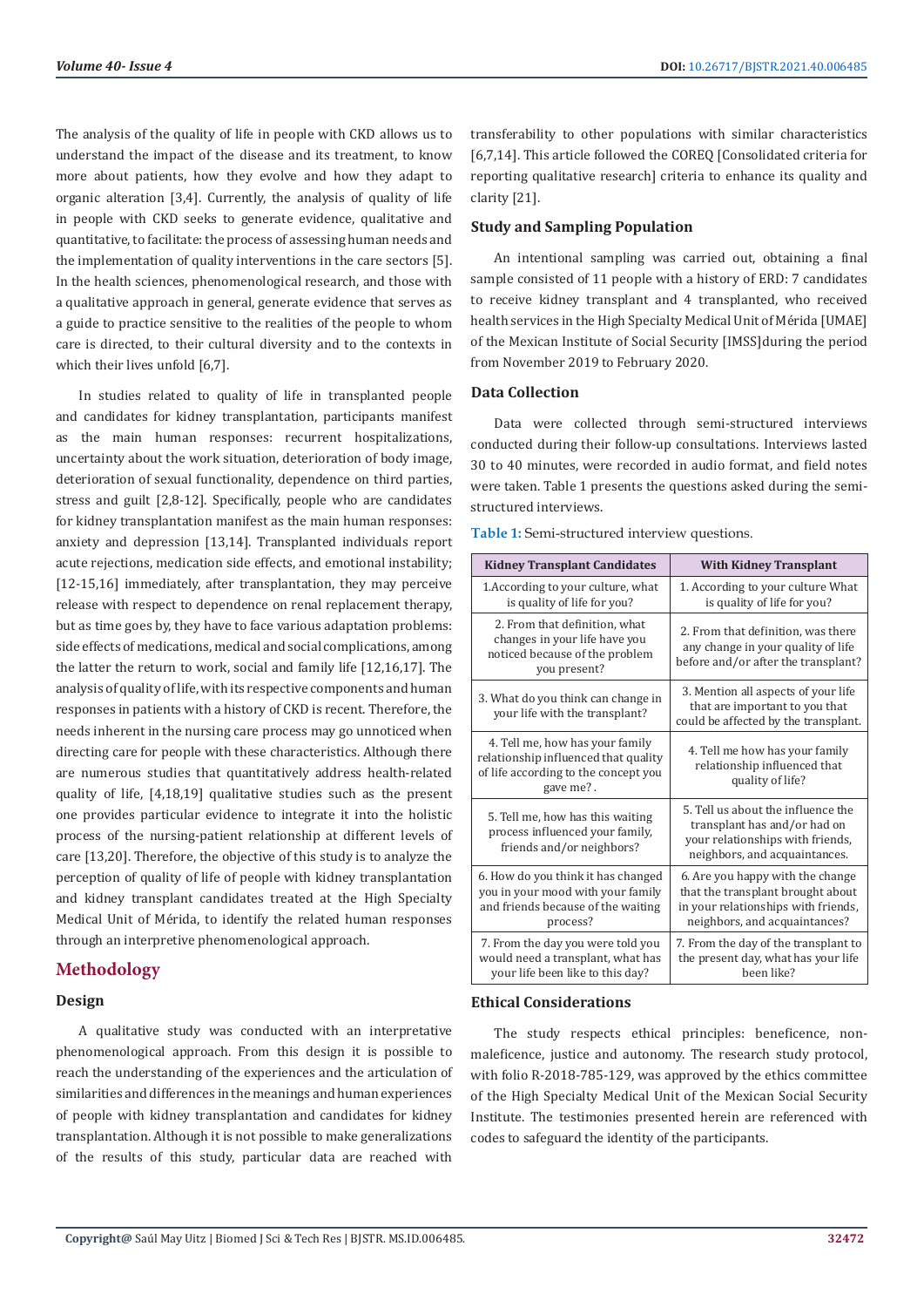# **Information Processing**

Semi-structured interviews were transcribed verbatim and then analyzed using content analysis. This analysis process consisted of:

- **1.** Encoding the data and establishing a data index.
- **2.** Categorize the content of the data into meaningful categories; and
- **Table 2:** Categories for grouping and analysis of qualitative data.
- **3.** Determine the topics related, in this case human responses, to the previously defined categories [7,22]. In the results section, tables are presented that allow to visualize the categories of analysis delimited in Table 2 from Urzúa and Caqueo [23], the human responses within the categories and, finally, testimonies of the participants; all of the above accompanied by interpretive narrative.

| Category        | <b>Definition</b>                                                                                                                                                                                                                                           |
|-----------------|-------------------------------------------------------------------------------------------------------------------------------------------------------------------------------------------------------------------------------------------------------------|
| Quality of life | An individual's perception of his or her place in existence, in the context of the culture and value system in which he or she lives<br>and, in a relationship,                                                                                             |
|                 | *Familiar with their goals, their expectations, their norms, their concerns.                                                                                                                                                                                |
| * Physical      | Referring to the state of physical health of the student to be evaluated, such as the issue of sleep, their diet, the proper use or not of<br>free time, the suffering or not of any disease that threatens to prostrate the person.                        |
| * Economical    | Referred to the acquisition of food, accommodation, comfort and socioeconomic status of the person, as well as their income and<br>economic security. It also refers to skills and abilities that could provide training opportunities for personal growth. |
| * Familiar      | Referred to valuable relationships with family, as well as friendship relationships, social interactions with acquaintances or<br>classmates; without neglecting the quality and satisfaction associated with interpersonal relationships.                  |
| * Emotional     | It refers to satisfaction, happiness, feeling of general well-being, as well as the perception of the fulfillment of personal goals and<br>aspirations.                                                                                                     |

Note: \* Categories of the concept of quality of life from Urzúa and Caqueo.

## **Quality Criteria**

Once the transcript of the interviews was completed, the 11 participants were asked to verify that the information interpreted was correct. Also the protocolization related to the organization of the data, the detailed and meticulous description of the selection of the sample and the context in which the study is carried out, facilitate the possibility of transfer and reproducibility of the same in similar conditions, thus providing another criterion of qualitative quality.

# **Results**

Characteristics of the participants Years of age were a median of 37 [mean 39]and SD=13 in the 11 participants. In people who were candidates for RT, the median was 37 [mean 41]and in those with RT it was 35.7 years [mean 41], respectively. In the latter group two people were 6 months or less old after receiving RT, one was 1 year old, and one person was 10 years old. Table 3 shows that the majority of the total sample was made up of men who worked as employees.

**Table 3:** Sociodemographic characteristics of the 11 participants included in the study.

| Sociodemographic variables |            | Con TR $(n=4)$           | TR candidates $(n=7)$ |
|----------------------------|------------|--------------------------|-----------------------|
|                            |            | n(%)                     |                       |
| Sex                        | Male       | 3(75)                    | 4(57)                 |
|                            | Female     | 1(25)                    | 3(43)                 |
|                            | Housewife  | $\overline{\phantom{a}}$ | 1(14)                 |
| Employment                 | Employee   | 3(75)                    | 4(57)                 |
|                            | Unemployed | 1(25)                    | 2(29)                 |

# **Quality of Life: Perception in Kidney Transplant Candidates**

Table 4 shows the interpretations related to the categories: concept of quality of life with their respective domains: physical, economic, family, and social, then the identified human responses are presented. Most of the participants said that quality of life is to

be well physically, mentally, and emotionally, as well as to have all the basic services and not depend on renal replacement treatments: dialysis or hemodialysis. In the physical domain, people highlight discomfort, pain and discomfort related to the procedures of renal replacement therapies or the body itself: chronic or bone pain, for example, these human responses largely condition the inability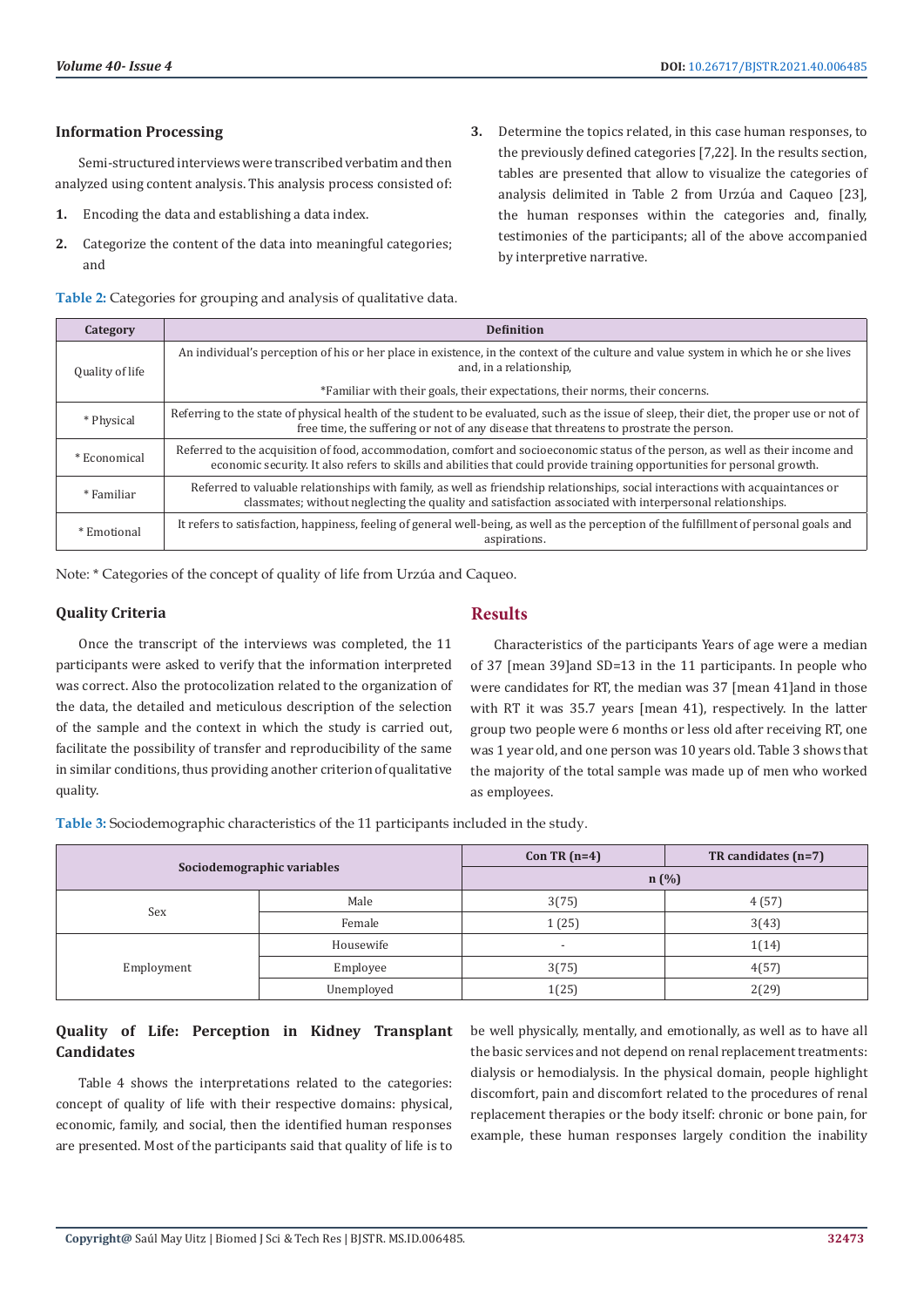to enter the labor field. In the economic domain, the participants report that they are unable to carry out the activities of any employment due to physical disability, and therefore, consider that their monetary income from a trade or employment is limited, scarce or null. In addition, they stressed that the economic resources are focused on financing the management of the health itself: laboratory tests, transportation, extraordinary treatments, appointments, and medical consultations, among others; these efforts are complicated precisely by the lack of monetary inputs.

**Table 4:** Quality of life: perception of kidney transplant candidates.

| Categories         | <b>Interpreted human</b><br>responses                                              | Testimonies n=7                                                                                                                                                                                                      |
|--------------------|------------------------------------------------------------------------------------|----------------------------------------------------------------------------------------------------------------------------------------------------------------------------------------------------------------------|
| Concept of quality | Independence: physical,<br>economic and social / Physical<br>and mental well-being | 1. It is to be healthy, to be well of mind and basically, the most important thing, is to have health<br>physically and mentally to be able to be well.                                                              |
|                    |                                                                                    | 2. It is to live with dignity, both in health, food and in itself, to have good health.                                                                                                                              |
| of life            |                                                                                    | 6. Do not depend on any medical treatment, be able to be free from consultations.                                                                                                                                    |
|                    |                                                                                    | 7. It is the way we live, the way I am living, how I carry my food, the house, how I pay for<br>electricity, rent, water.                                                                                            |
|                    | Pain and discomfort                                                                | 1. Physical pain, bone pain. I've been with kidney failure for eleven years.                                                                                                                                         |
| *Physical          |                                                                                    | 7. Dialysis is painful and uncomfortable                                                                                                                                                                             |
|                    |                                                                                    | 1. I can't work anymore.                                                                                                                                                                                             |
|                    |                                                                                    | 2. Difficult because of medical outings and appointments.                                                                                                                                                            |
| *Economical        | Inability to enter the workforce                                                   | 3. Many expenses for travel, treatments, appointments, and diet.                                                                                                                                                     |
|                    |                                                                                    | 4. Job opportunities, I can't take them.                                                                                                                                                                             |
|                    |                                                                                    | 7. He earned well and now with the pension it is not enough.                                                                                                                                                         |
|                    |                                                                                    | 1. They accompany me to sessions and medical appointments. There is always someone with<br>me, the support of the family is the most important thing.                                                                |
|                    |                                                                                    | 2. I'm sorry to be a burden. They understand the time I can't be home.                                                                                                                                               |
| *Familiar          | Perception of "being a severe<br>burden" for family members                        | 3. If I didn't have my family I would have already left. I feel that for them it is tired.                                                                                                                           |
|                    |                                                                                    | 6. The tension in patients without success in their first transplant and who now waits again is<br>remarkable. When I relapsed, they focused on me again?                                                            |
|                    |                                                                                    | 7. I would be alone without my children, absolutely alone.                                                                                                                                                           |
| * Emotional        | Low self-esteem                                                                    | 1. I adapted. Moments of depression. Sad because I didn't see the possibility of improving. If it<br>comes (the transplant) it is good but, then there is fear.                                                      |
|                    |                                                                                    | 2. Frustrating not knowing what will happen, if the transplant can come and if I can be suitable<br>for it to be achieved or I will no longer be there. My children depend on my strength, so I try to<br>be strong. |
|                    |                                                                                    | 3. You feel like you can't anymore.                                                                                                                                                                                  |
|                    |                                                                                    | 5. You feel that the world is running out, that there is no other way to have a quality of life.                                                                                                                     |

Note: \*Categories of the concept of quality of life from Urzúa and Caqueo.

In the family domain, people identify the importance of the support, care, and understanding they receive, received, and expect to receive from their family in the ups and downs related to their state of health and well-being. In this regard, some express feelings of feeling a burden for their relatives for the extra activities that the latter perform in health management, which generates tension and uncertainty. However, the interviewees expressed the motivation generated by their family environment: mothers, children and grandchildren, among other ties, drive the desire to want to get out of their problem and be patients waiting for the transplant. In the emotional domain, each of the people interviewed expressed

their affectation at different points that leads them to present low self-esteem: fear, frustration, depression, sadness and uncertainty are some of the emotions they expressed among their testimonies. Participants follow a continuous coping process, because not every day they feel with all the energy and motivation to continue with everyday life. The emotional perception of the interviewees was reflected in their features during the interviews, they touched points that led them to cry, they expressed how difficult it is to live with a dysfunctional organ, the uncertainty before the latent complications that can even make them lose their lives.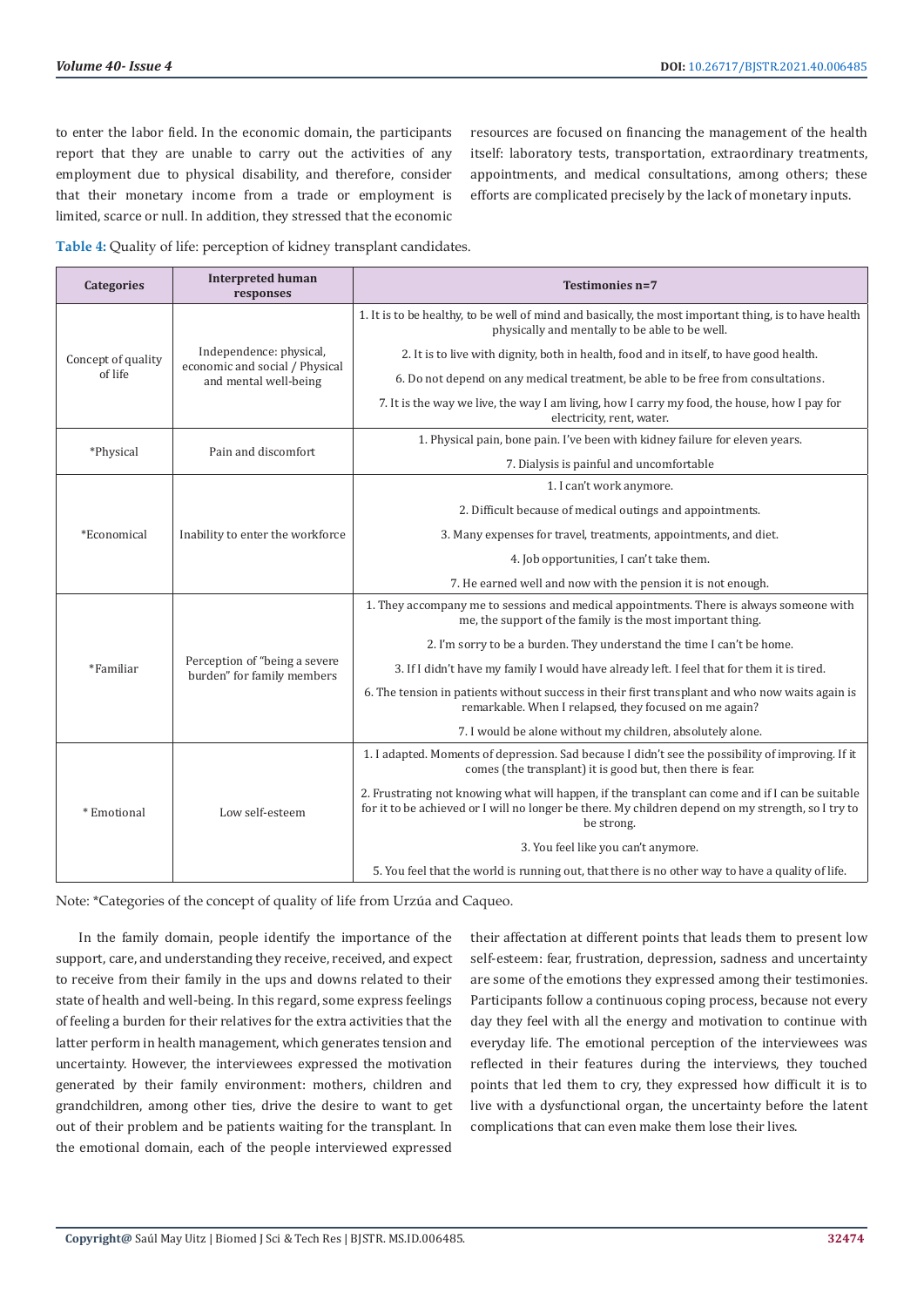# **Quality of life: Perception in People with Kidney Transplantation**

Table 5 shows that most participants consider that quality of life involves physical, environmental and personal well-being as components. For one of the interviewees, it means no longer relying on external factors to sustain life; another considered that the longer he can extend his life is better for the quality of it, considered that discomforts are companions of life. In the physical domain, the interviewees expressed the freedom to perform various activities and eat food without affecting their quality of life. They expressed that they could move and travel without thinking about the need

| Table 5: Quality of life: perception of kidney transplants. |  |  |
|-------------------------------------------------------------|--|--|
|-------------------------------------------------------------|--|--|

to carry too many supplies related to their treatment. They also stated that they can eat food without causing discomfort or altering their clinical parameters, especially water, which was previously restricted. In the economic domain, participants report that they have time and autonomy to build opportunities for insertion into trades, jobs and vocational or educational training. One case mentioned that the ability to acquire economic resources improves their quality of life, another participant reports that they can work freely without thinking about the times of some renal therapy, finally, a case refers that they returned to normal by fully taking these opportunities that they previously addressed discreetly.

| <b>Components</b>             | <b>Human Responses</b>                                         | Testimonies n=4                                                                                                                                                                                                   |
|-------------------------------|----------------------------------------------------------------|-------------------------------------------------------------------------------------------------------------------------------------------------------------------------------------------------------------------|
| Concept of quality of<br>life |                                                                | 8. Way to improve the environment and one's own life.                                                                                                                                                             |
|                               |                                                                | 9. No setbacks, everything in order, all laboratories well.                                                                                                                                                       |
|                               | Physical, environmental,<br>and personal well-being            | 10. Lead daily life without relying on hospital visits or medications, without episodes of<br>depression.                                                                                                         |
|                               |                                                                | 11. Survival in years, lengthening. Maybe there will be deterioration, but you don't depend on<br>machines.                                                                                                       |
|                               | Physical and nutritional<br>autonomy                           | 8. The problem was in many aspects: physical, moral, food, now it is normal. The labs have gone<br>well.                                                                                                          |
|                               |                                                                | 9. I have a new diet and with my medications my levels have been fine.                                                                                                                                            |
| *Physical                     |                                                                | 10. I can eat more things, enjoy and drink more water. I don't get agitated anymore; the anemia<br>completely took away from me. I hope to play sports; I can travel without relying on dialysis<br>bags.         |
|                               |                                                                | 11. I go for a walk at the time I want, urinate more, drink more water.                                                                                                                                           |
|                               |                                                                | 8. I no longer have to go to the hospital every week for hemodialysis, I only go for consultation.                                                                                                                |
| *Economical                   | Time and autonomy to<br>build opportunities                    | 9 I can work tending to the family store, do more activities and walk better.                                                                                                                                     |
|                               |                                                                | 10. I never stopped working and studying, I finished high school and career. I walk quite a bit. I<br>can take care of the business we have. I was back to normal.                                                |
|                               |                                                                | 11. More possibilities to study, seek better quality of life and self-improvement. I can commute<br>to work                                                                                                       |
| *Familiar                     | Perception of "being<br>moderate burden" for<br>family members | 8. It is less the burden for them, help is necessary, they give you motivation. I used to see them<br>go out of their way because of hospital visits.                                                             |
|                               |                                                                | 9. My son told me that he donated to me, and I told him no, he was going to be unarmed. I feel<br>like it's one less burden, I feel happier.                                                                      |
|                               |                                                                | 10. We live together more, before they carried dialysis boxes and the machine; they didn't enter<br>the room.                                                                                                     |
|                               |                                                                | 11. Even if you are distant (physically), they are always there to support you. I'm enjoying mine;<br>they tell me not to lock myself up and go out and enjoy.                                                    |
|                               | Confidence and emotional<br>balance                            | 8. I was born again. I haven't had any relapses.                                                                                                                                                                  |
| *Emotional                    |                                                                | 9. I don't depend on dialysis; I can talk to my neighbors. I was (and am) in the hands of the<br>doctor and there is nothing to worry about.                                                                      |
|                               |                                                                | 10. The first few days I was in isolation, it overwhelmed me. More possibility to improve quality<br>of life                                                                                                      |
|                               |                                                                | 11. Second chance God gave you; once I visited a psychiatrist, it worked out more for me to have<br>faith. People with disease experience problems; I was always positive, I learned it from a dialysis<br>nurse. |

Note: \*Categories of the concept of quality of life from Urzúa and Caqueo.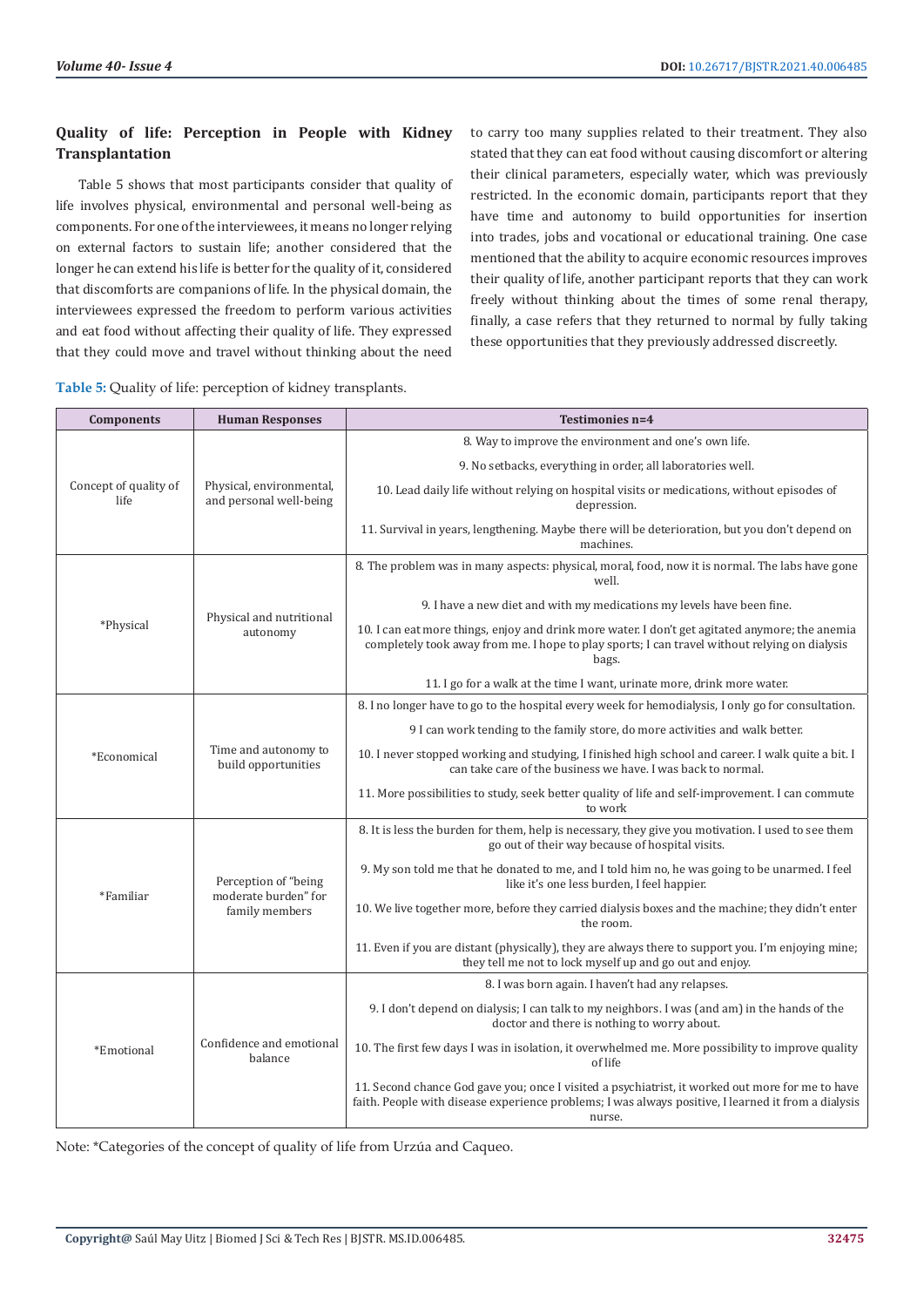In the family domain, the perception and feelings of being considered a burden on their families has decreased along with the amount of care related to renal replacement therapies from which transplanted participants are already exempt; people mentioned that despite the constant support of their relatives there was a physical distancing seeking to reduce the crossing of infections, a situation that in recent times has ended and they can share more time and experiences together. In the emotional domain, trust and emotional balance were interpreted in the participants. Two people mentioned that they feel they have a new opportunity before life, to restart it and have new experiences that they previously did not consider possible. Two people referred to the need to have confidence and know how to take the advice of health personnel: doctors and nurses. Finally, one participant described that he was overwhelmed by living a few days in isolation after his transplant, necessary to prevent infections, but at the same time accepts that it is necessary to improve his quality of life.

## **Discussion**

The quality of life of people with a history of renal pathologies is affected since the first clinical manifestations, the QoL in this sector has shown deficiencies, low levels or areas of opportunity with respect to the rest of the population [24]. Physical, environmental and personal well-being are part of the conception of quality of life in people with renal pathologies, whether they have been transplanted or not. In the early stages of the disease there are a series of negative perceptions of the disease and its mediate and immediate quality of life that, ultimately, can influence their coping actions, these perceptions can trigger anxiety, depression, coping, autonomy, self-esteem and accelerated progression of the disease [25]. In the identification of human responses in patients with chronic kidney disease, the main physiological risks related to this pathology have been highlighted. Farias et. al. points out the overstating of biological and complication-related human responses by nursing staff providing care to patients with nephropathies in a renal center. Among 24 diagnostic labels identified, the most frequent were "risk of infection", "excess fluid volume", "hypothermia", among others whose main domains were located in Safety / Protection and Activity / Rest, on the other hand, "low situational self-esteem" was ranked  $16<sup>th</sup>$  in frequency [26] corresponding to the Self-perception domain in the NANDA-I [20]. The above shows what Spilogon et. al. points out as an area of opportunity in the nursing process because it has the flexibility and openness to consider the perceptions and preferences of the user, in this case of the patient with nephropathies [27].

In the emotional category, low self-esteem was detected in participants with CKD without transplantation, and that is that a patient with CKD has needs for recognition and esteem, so the people in charge of their care should promote favorable behaviors

in coping with the pathology and attachment to treatment, avoiding judging and repressing the failures of our human condition [28]. In contrast, participants who had received a kidney transplant manifested confidence and emotional balance, something that could be considered normal after receiving the expected transplant according to Tucker, et. al. [29]. From a quantitative approach Rocha et. Al. point out that the higher the quality of life, the better the assessment of the self-esteem of people with chronic kidney disease after transplantation [30].

In the economic category, while people who had not received kidney transplantation conceived the inability to enter the workforce among their perception of quality of life, those who had received kidney transplantation indicated greater time and autonomy to build job and academic opportunities. Reports indicate that patients with chronic kidney disease face many barriers to staying or joining the workforce after starting dialysis: limited opportunities, lack of financial resources to invest, fatigue and other symptoms of kidney failure, potential loss of disability benefits or medical follow-up, dialysis scheduling, and employer bias. The societal perception that patients with CKD cannot work completes a vicious cycle of low employment expectations [25,31].

In the family category, the perception of "being a burden" for family members influences is an important component in the perception of the quality of life of people with transplantation and without kidney transplantation. Evidence indicates that family members of patients with a history of renal pathologies manifest sleep interruptions, depression, anxiety, among other disorders associated with unforeseen responsibilities related to the treatment and logistics of their relatives; they must also deal with insufficient information, medication regimen and be accompanied by periodic hospitalizations [32]. NANDA International classifies problems into plausible diagnostic labels of interventions focused on promoting the health of individuals, the family. and community, we can mention: Risk of fatigue of the role of caregiver, Fatigue of the role of the caregiver, Dysfunctional family processes, Willingness to improve family processes, among others [20].

In the physical category, participants without kidney transplantation are identified as a condition for quality of life, a common and often severe manifestation in various populations with CKD; with prevalence's of 40% to 60% is a strong imperative to establish the management of chronic pain as a clinical and research priority [33]. In this regard, the labels acute and chronic pain are available in NANDA-I [20]. Although pain and physical limitation decreases after a kidney transplant, it is important to mention that the physical and nutritional autonomy indicated by the participants of the present can generate an excess of confidence and the acquisition of unhealthy practices. Physical training regulated by physiotherapy specialists appears to be safe in kidney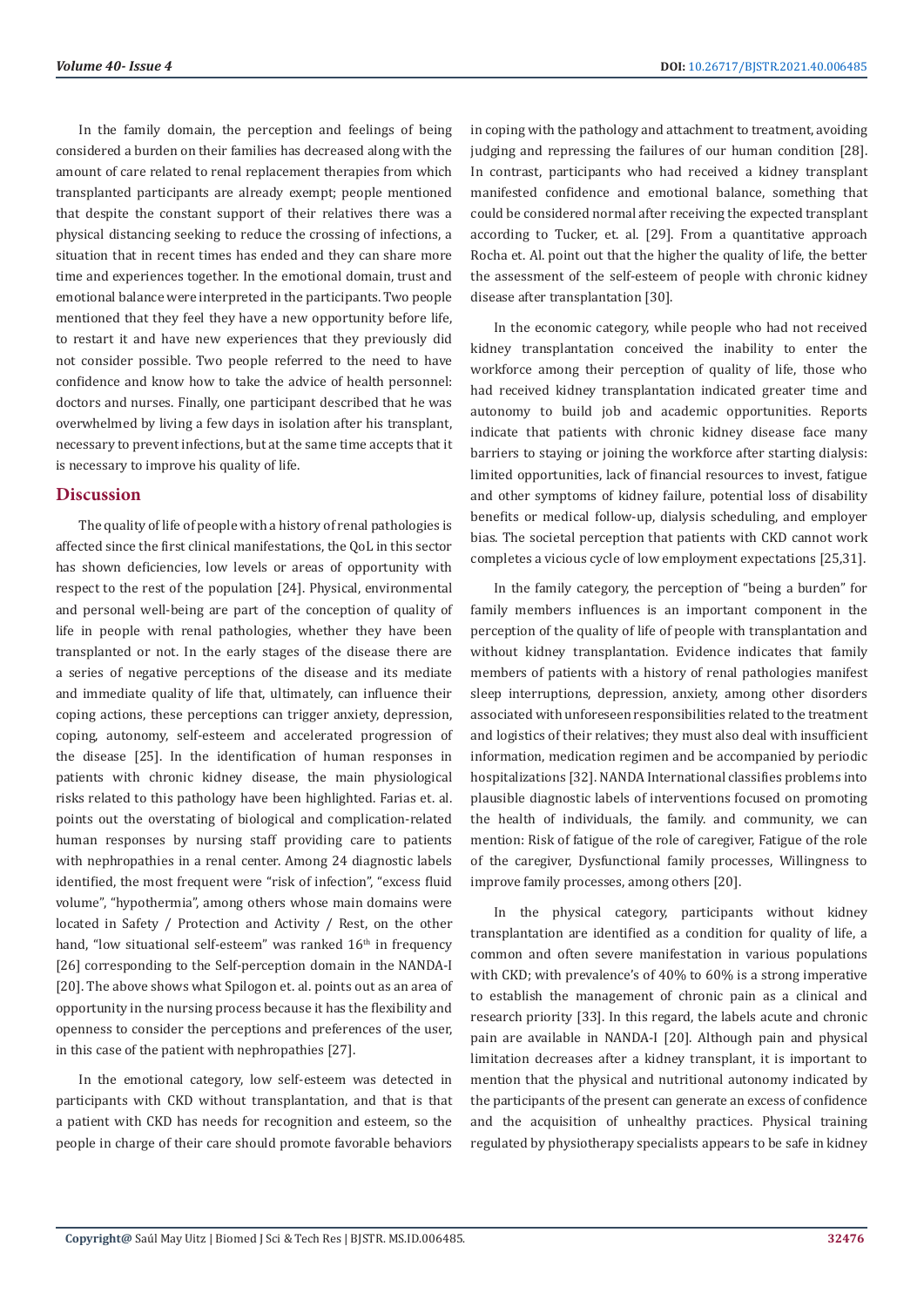transplant recipients and is associated with improved quality of life and exercise capacity [34]. With respect to diet, the Mediterranean and DASH (Dietary Approaches to Stop Hypertension) diets have been shown to be the most beneficial dietary patterns for the population after kidney transplantation by focusing on less meat and processed foods, while increasing intake of fresh foods and plant-based options. [35]. Knowledge and awareness in the renal transplant population should be a cornerstone of therapy and an integral part of nursing responsibilities. Therefore, nurses should educate patients about self-care behaviors and remind them of the dangerous complications of abandoning them [28].

 In participants who had not received a kidney transplant, there was an expectation of receiving a kidney transplant to improve their quality of life and from it to improve their quality of life. In this aspect we can mention the benefits before the expectation of receiving a kidney transplant mentioned by Santos et. al. who in a group of people with Brazilian nephropathies detected that patient who were not waiting for transplantation were at risk of poor quality of life, mainly in the emotional and physical aspects; those who were not awaiting transplantation died more frequently in the next 12 months [36]. However, betting on kidney transplantation to improve the quality of life in patients with nephropathies is not entirely recommended, in this regard we can cite the studies of Schulz et. al. and Smith et. al. published in 2014 and 2019, [29,37] who reported that before transplantation patients can overestimate gains in quality of life without finding significant improvements in quality of life after being transplanted.

Kidney transplantation is not a guarantee of improvement in quality of life in all patients with nephropathies, in the present study, those people who had received the kidney transplant did not consider an absolute improvement in their quality of life. The literature notes that kidney transplants can provide dramatic improvements in quality of life and health status, however, the effects on improvement are not universal and patients live in constant uncertainty as they are aware of the likelihood of graft dysfunction [29]. There are samples that have indicated that the expectation about the functionality or rejection of the graft generates greater fear and uncertainty than death itself [38]. The results on the perception of quality of life in people receiving renal replacement therapy support the trend of the last decade focused on the analysis of this category beyond only assessing life expectancy [39]. The limitations of the present are the risk of bias due to the same interpretative approach and the inability to generalize the results to the study population. To compensate for the above, criteria of methodological rigor were followed and from a particular context the search for generalities was made, reinforcing the results with respect to other studies [21].

#### **Conclusion**

In transplant patients, a perception of absolute or discomfortfree quality of life is not achieved and human responses that require care and interventions to achieve the highest level of well-being are still manifested. The construction of the concept of quality of life includes physical, mental, personal and social elements feasible to document and in which to exercise interventions for the benefit of the people treated and their families, it is evident that human responses do not only obey physiological needs.

# **Conflict of Interest**

No conflict of interest with any institution/organization.

#### **References**

- 1. Webster AC, Nagler EV, Morton RL, Masson P (2021) Chronic Kidney Disease. The Lancet. Lancet Publishing Group 389: 1238-1252.
- 2. Sitjar-Suñer M, Suñer-Soler R, Masià[-Plana A, Chirveches-P](https://pubmed.ncbi.nlm.nih.gov/32545857)érez E, [Bertran-Noguer C, et al. \(2020\) Quality of Life and Social Support of](https://pubmed.ncbi.nlm.nih.gov/32545857) [People on Peritoneal Dialysis: Mixed Methods Research. Int J Environ](https://pubmed.ncbi.nlm.nih.gov/32545857) [Res Public Health 17\(12\): 4240.](https://pubmed.ncbi.nlm.nih.gov/32545857)
- 3. [Li Z, Zhang Y, Zhang L \(2017\) Evolution and future trends of integrated](https://www.researchgate.net/publication/320494747_Evolution_and_future_trends_of_integrated_health_care_a_scientometric_analysis) [health care: a scientometric analysis. Int J Integr Care 17\(5\).](https://www.researchgate.net/publication/320494747_Evolution_and_future_trends_of_integrated_health_care_a_scientometric_analysis)
- 4. [Rebollo-Rubio A, Morales-Asencio JM, Pons-Raventos ME, Mansilla-](https://pubmed.ncbi.nlm.nih.gov/25611838/)Francisco JJ (2015) Revisió[n de estudios sobre calidad de vida](https://pubmed.ncbi.nlm.nih.gov/25611838/) [relacionada con la salud en la enfermedad renal cr](https://pubmed.ncbi.nlm.nih.gov/25611838/)ónica avanzada en Españ[a. Nefrologia 35\(1\): 92-109.](https://pubmed.ncbi.nlm.nih.gov/25611838/)
- 5. Singh B, Rochow N, Chessell L, Wilson J, Cunningham K, et al. (2018) Gastric Residual Volume in Feeding Advancement in Preterm Infants (GRIP Study): A Randomized Trial. J Pediatr 200: 79-83.e1.
- 6. Expósito Concepció[n MY, Villarreal Cantillo E, Palmet Jim](http://www.revenfermeria.sld.cu/index.php/enf/article/view/2333/433)énez MM, Borja Gonzá[lez JB, Segura Barrios IM, et al. \(2019\) La fenomenolog](http://www.revenfermeria.sld.cu/index.php/enf/article/view/2333/433)ía, un mé[todo para el estudio del cuidado humanizado. Rev Cuba Enfermer](http://www.revenfermeria.sld.cu/index.php/enf/article/view/2333/433)ía [35\(1\) Enero-Marzo.](http://www.revenfermeria.sld.cu/index.php/enf/article/view/2333/433)
- 7. [Rodriguez A, Smith J \(2018\) Phenomenology as a healthcare research](http://ebn.bmj.com/) [method. Evid Based Nurs \[Internet\] 21\(4\):118.](http://ebn.bmj.com/)
- 8. [Moya Ruiz MA \(2017\) Estudio del estado emocional de los pacientes en](https://scielo.isciii.es/scielo.php?script=sci_abstract&pid=S2254-28842017000100007) hemodiá[lisis. Enferm Nefrol 20\(1\): 48-56.](https://scielo.isciii.es/scielo.php?script=sci_abstract&pid=S2254-28842017000100007)
- 9. Rodr C (2008) Calidad de vida en pacientes nefrópatas con terapia dialítica\* 13(1): 15-22.
- 10. Ottaviani AC, Souza É[N, Drago N de C, de Mendiondo MSZ, Pavarini SCI,](https://www.scielo.br/j/rlae/a/HLbVRsmq9DZLShjDJtkKK9n/?lang=pt) [et al. \(2014\) Esperança e espiritualidade de pacientes renais crônicos](https://www.scielo.br/j/rlae/a/HLbVRsmq9DZLShjDJtkKK9n/?lang=pt) [em hemodiálise: Estudo correlacional. Rev Lat Am Enfermagem 22\(2\):](https://www.scielo.br/j/rlae/a/HLbVRsmq9DZLShjDJtkKK9n/?lang=pt) [248-254.](https://www.scielo.br/j/rlae/a/HLbVRsmq9DZLShjDJtkKK9n/?lang=pt)
- 11. Jiménez Ocampo VF, Giraldo BP, Del Pilar Botello Reyes A (2016) Spiritual perspective and health-related quality of life of dialyzed patients. Rev Nefrol Dial y Traspl 36(2): 91-98.
- 12. [Gumabay FM, Novak M, Bansal A, Mitchell M, Famure O, et al. \(2018\)](https://pubmed.ncbi.nlm.nih.gov/29332627/) [Pre-transplant history of mental health concerns, non-adherence, and](https://pubmed.ncbi.nlm.nih.gov/29332627/) [post-transplant outcomes in kidney transplant recipients. J Psychosom](https://pubmed.ncbi.nlm.nih.gov/29332627/) [Res 105: 115-124.](https://pubmed.ncbi.nlm.nih.gov/29332627/)